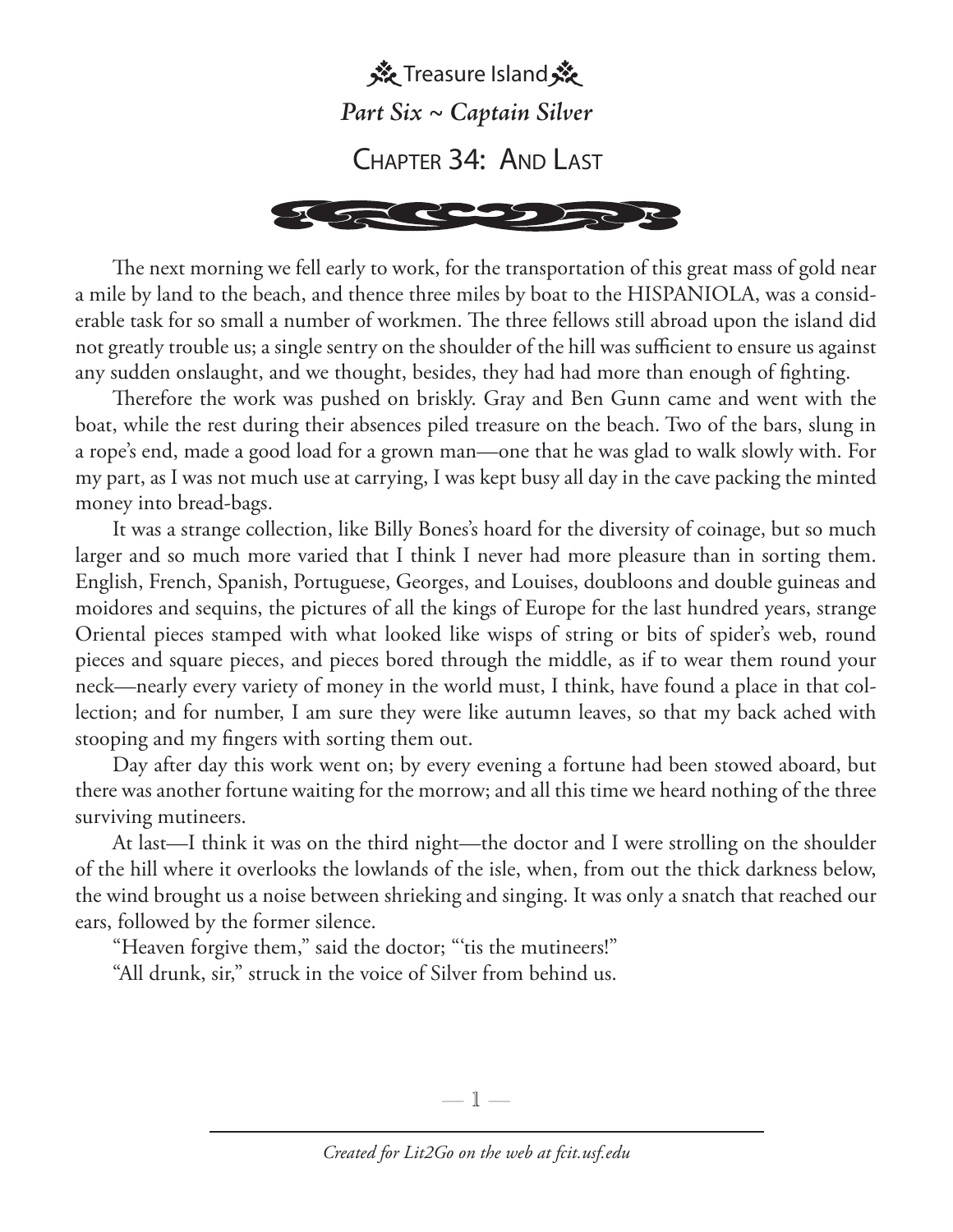Silver, I should say, was allowed his entire liberty, and in spite of daily rebuffs, seemed to regard himself once more as quite a privileged and friendly dependent. Indeed, it was remarkable how well he bore these slights and with what unwearying politeness he kept on trying to ingratiate himself with all. Yet, I think, none treated him better than a dog, unless it was Ben Gunn, who was still terribly afraid of his old quartermaster, or myself, who had really something to thank him for; although for that matter, I suppose, I had reason to think even worse of him than anybody else, for I had seen him meditating a fresh treachery upon the plateau. Accordingly, it was pretty gruffly that the doctor answered him.

"Drunk or raving," said he.

"Right you were, sir," replied Silver; "and precious little odds which, to you and me."

"I suppose you would hardly ask me to call you a humane man," returned the doctor with a sneer, "and so my feelings may surprise you, Master Silver. But if I were sure they were raving—as I am morally certain one, at least, of them is down with fever—I should leave this camp, and at whatever risk to my own carcass, take them the assistance of my skill."

"Ask your pardon, sir, you would be very wrong," quoth Silver. "You would lose your precious life, and you may lay to that. I'm on your side now, hand and glove; and I shouldn't wish for to see the party weakened, let alone yourself, seeing as I know what I owes you. But these men down there, they couldn't keep their word—no, not supposing they wished to; and what's more, they couldn't believe as you could."

"No," said the doctor. "You're the man to keep your word, we know that."

Well, that was about the last news we had of the three pirates. Only once we heard a gunshot a great way off and supposed them to be hunting. A council was held, and it was decided that we must desert them on the island—to the huge glee, I must say, of Ben Gunn, and with the strong approval of Gray. We left a good stock of powder and shot, the bulk of the salt goat, a few medicines, and some other necessaries, tools, clothing, a spare sail, a fathom or two of rope, and by the particular desire of the doctor, a handsome present of tobacco.

That was about our last doing on the island. Before that, we had got the treasure stowed and had shipped enough water and the remainder of the goat meat in case of any distress; and at last, one fine morning, we weighed anchor, which was about all that we could manage, and stood out of North Inlet, the same colours flying that the captain had flown and fought under at the palisade.

The three fellows must have been watching us closer than we thought for, as we soon had proved. For coming through the narrows, we had to lie very near the southern point, and there

— 2 —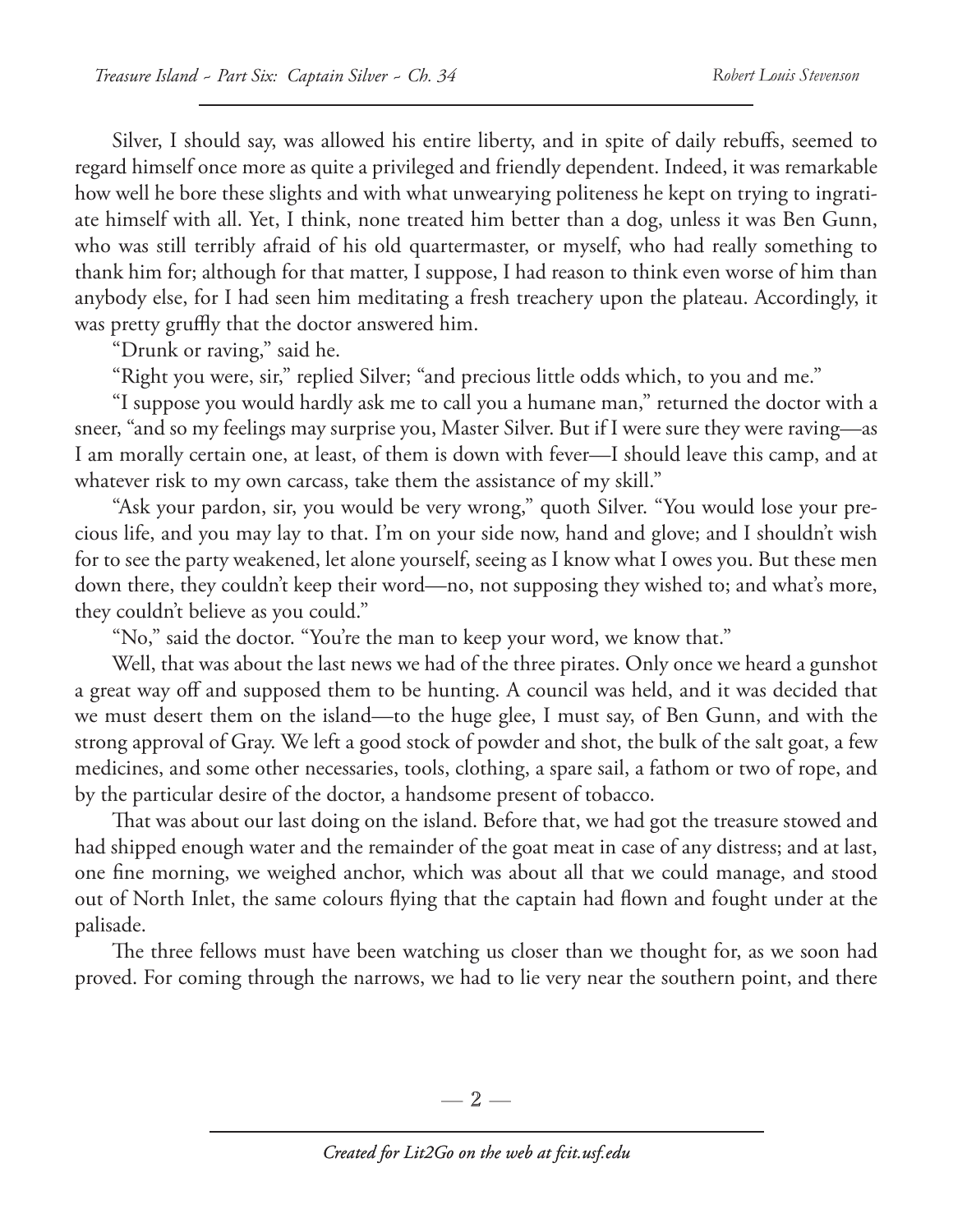we saw all three of them kneeling together on a spit of sand, with their arms raised in supplication. It went to all our hearts, I think, to leave them in that wretched state; but we could not risk another mutiny; and to take them home for the gibbet would have been a cruel sort of kindness. The doctor hailed them and told them of the stores we had left, and where they were to find them. But they continued to call us by name and appeal to us, for God's sake, to be merciful and not leave them to die in such a place.

At last, seeing the ship still bore on her course and was now swiftly drawing out of earshot, one of them—I know not which it was—leapt to his feet with a hoarse cry, whipped his musket to his shoulder, and sent a shot whistling over Silver's head and through the main-sail.

After that, we kept under cover of the bulwarks, and when next I looked out they had disappeared from the spit, and the spit itself had almost melted out of sight in the growing distance. That was, at least, the end of that; and before noon, to my inexpressible joy, the highest rock of Treasure Island had sunk into the blue round of sea.

We were so short of men that everyone on board had to bear a hand—only the captain lying on a mattress in the stern and giving his orders, for though greatly recovered he was still in want of quiet. We laid her head for the nearest port in Spanish America, for we could not risk the voyage home without fresh hands; and as it was, what with baffling winds and a couple of fresh gales, we were all worn out before we reached it.

It was just at sundown when we cast anchor in a most beautiful land-locked gulf, and were immediately surrounded by shore boats full of Negroes and Mexican Indians and half-bloods selling fruits and vegetables and offering to dive for bits of money. The sight of so many goodhumoured faces (especially the blacks), the taste of the tropical fruits, and above all the lights that began to shine in the town made a most charming contrast to our dark and bloody sojourn on the island; and the doctor and the squire, taking me along with them, went ashore to pass the early part of the night. Here they met the captain of an English man-of-war, fell in talk with him, went on board his ship, and, in short, had so agreeable a time that day was breaking when we came alongside the HISPANIOLA.

Ben Gunn was on deck alone, and as soon as we came on board he began, with wonderful contortions, to make us a confession. Silver was gone. The maroon had connived at his escape in a shore boat some hours ago, and he now assured us he had only done so to preserve our lives, which would certainly have been forfeit if "that man with the one leg had stayed aboard." But this was not all. The sea-cook had not gone empty-handed. He had cut through a bulkhead unobserved and had removed one of the sacks of coin, worth perhaps three or four hundred guineas, to help him on his further wanderings.

 $-3-$